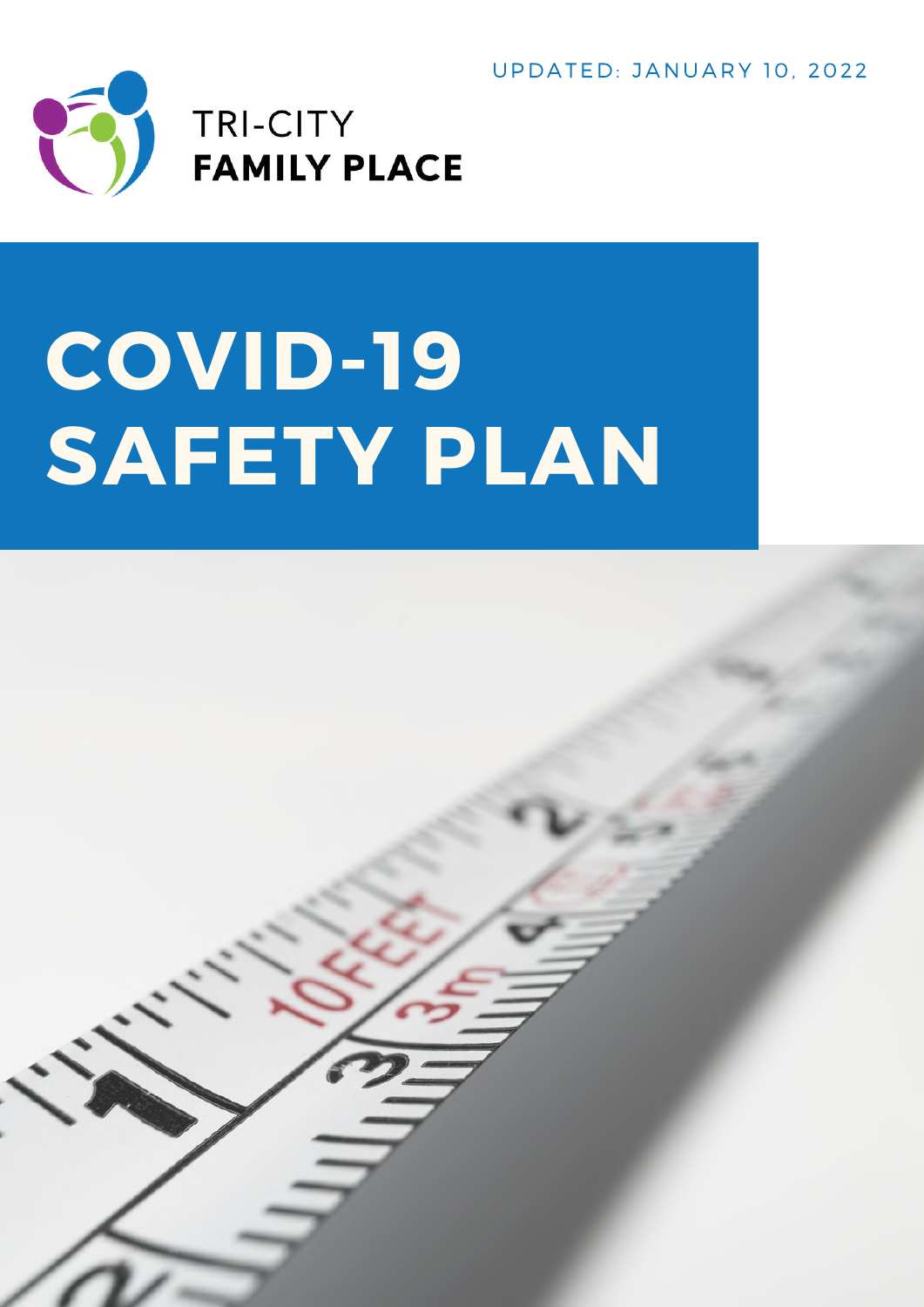## **INTRODUCTION**

### **Vision**

Every child, parent, and caregiver belongs and thrives.

### **Mission**

Nurturing meaningful connections for all young children, parents, and caregivers.

This Tri-City Family Place (TCFP) COVID-19 Safety Plan has been developed following guidance from the BC Ministry of Children and Family Development (MCFD), BC Ministry of Health, WorkSafeBC, and the Provincial Health Officer (PHO).

This plan follows WorkSafeBC's six steps to developing a COVID-19 Safety Plan: assessment of risk in the workplace, implementation of protocols to reduce the risk, development of policies, communication of plans and training, monitoring of the workplace and updating of plans as needed, and assessing and addressing risks from resuming operations.

This plan is considered a live document and is continually updated as new information has become available.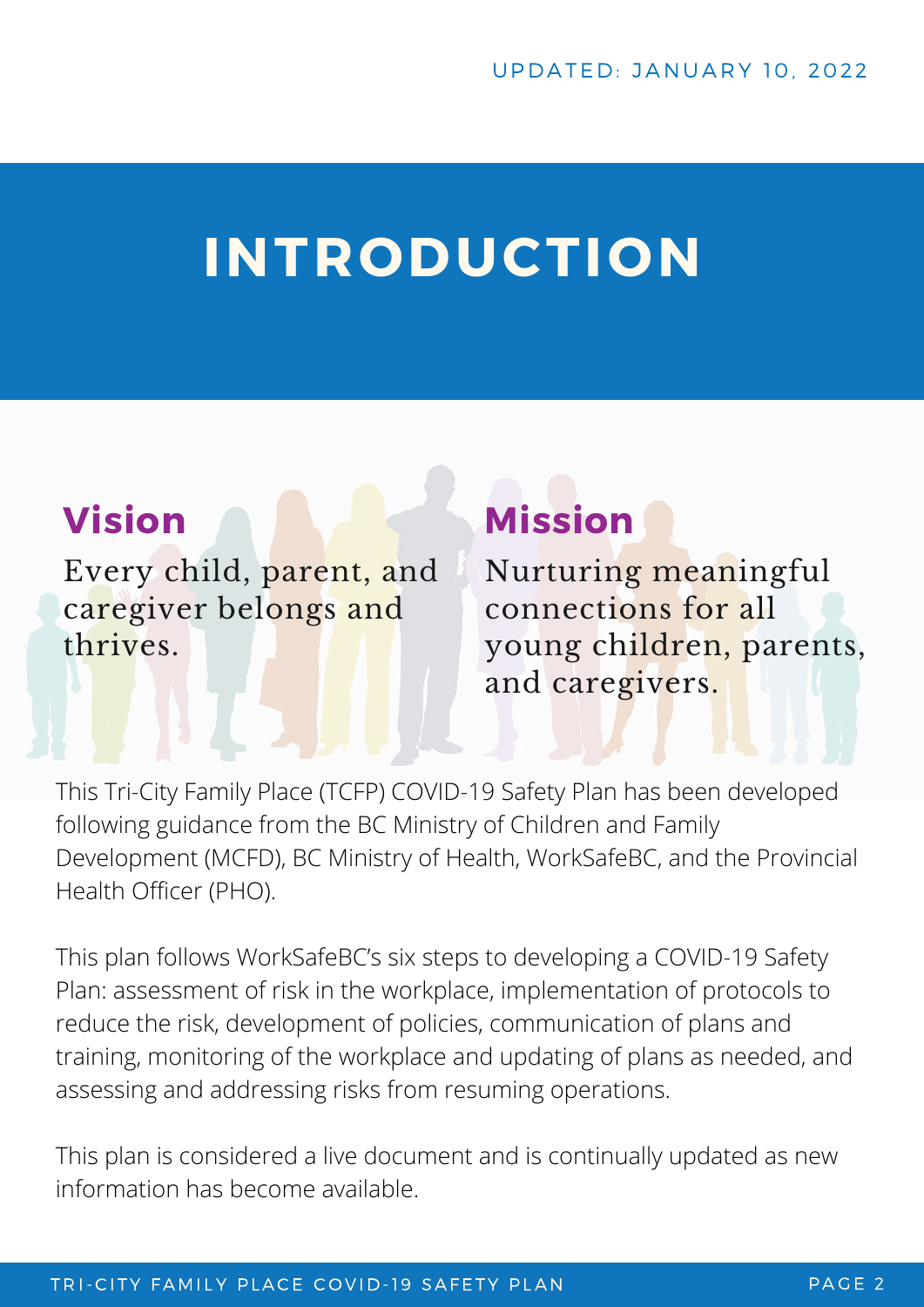## **STEP 1: ASSESSMENT OF RISK**

The virus that causes COVID-19 spreads in several ways, including through droplets when a person coughs or sneezes, or from touching a contaminated surface before touching the face.

TCFP's indoor playrooms are confined spaces with a high volume of touch points such as doorknobs, light switches, toys, climbing structures, books, craft materials, and snack and refreshment station.

The space itself is a congregation space prone to gatherings of up to 45 people.

Very young participants regularly put toys and hands in their mouths.

Circle time presents an additional risk, as singing is an activity that may increase the distance of spread of respiratory droplets.

Additionally, our office is a confined space with limited capacity for social distancing.



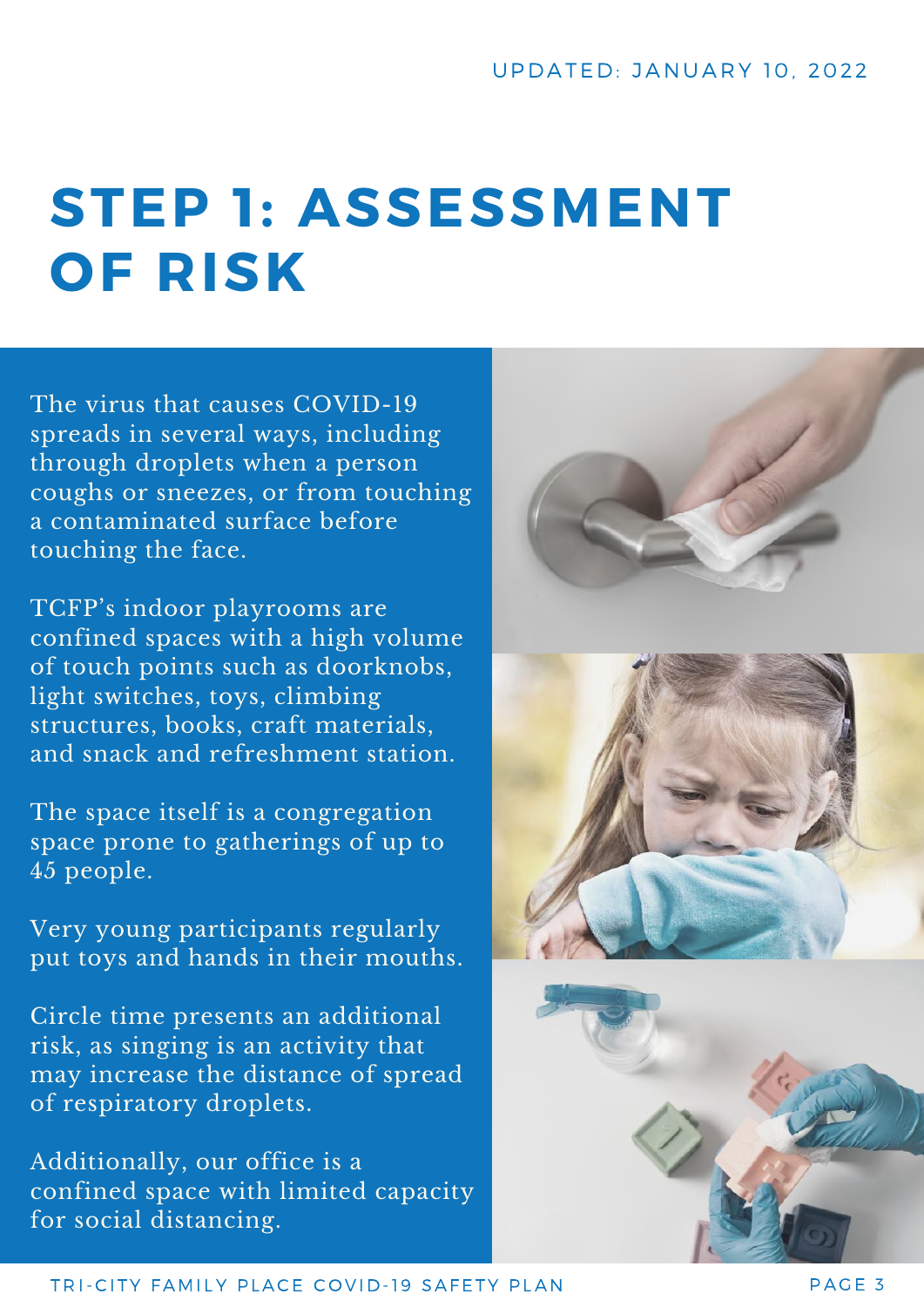## **STEP 2: MEASURES TO REDUCE THE RISK**



We have added virtual and outdoor components to our programs.

The number of people in the office at a given time is restricted to three.

Disinfectant (wipes, and/or bleach spray) is available in the office. Anyone using the office should disinfect all touch points upon arrival and departure. Touch points include door knobs, mouse and keyboard, desk surface, phone buttons and receiver, pens, any other surface which is touched while using the office.

Anyone using the office should use hand sanitiser upon arrival and departure.

Mask are mandatory whenever two or more people are in the office or playroom at the same time.

Hand sanitiser, disinfectant, masks, and face shields are available at the office entrance.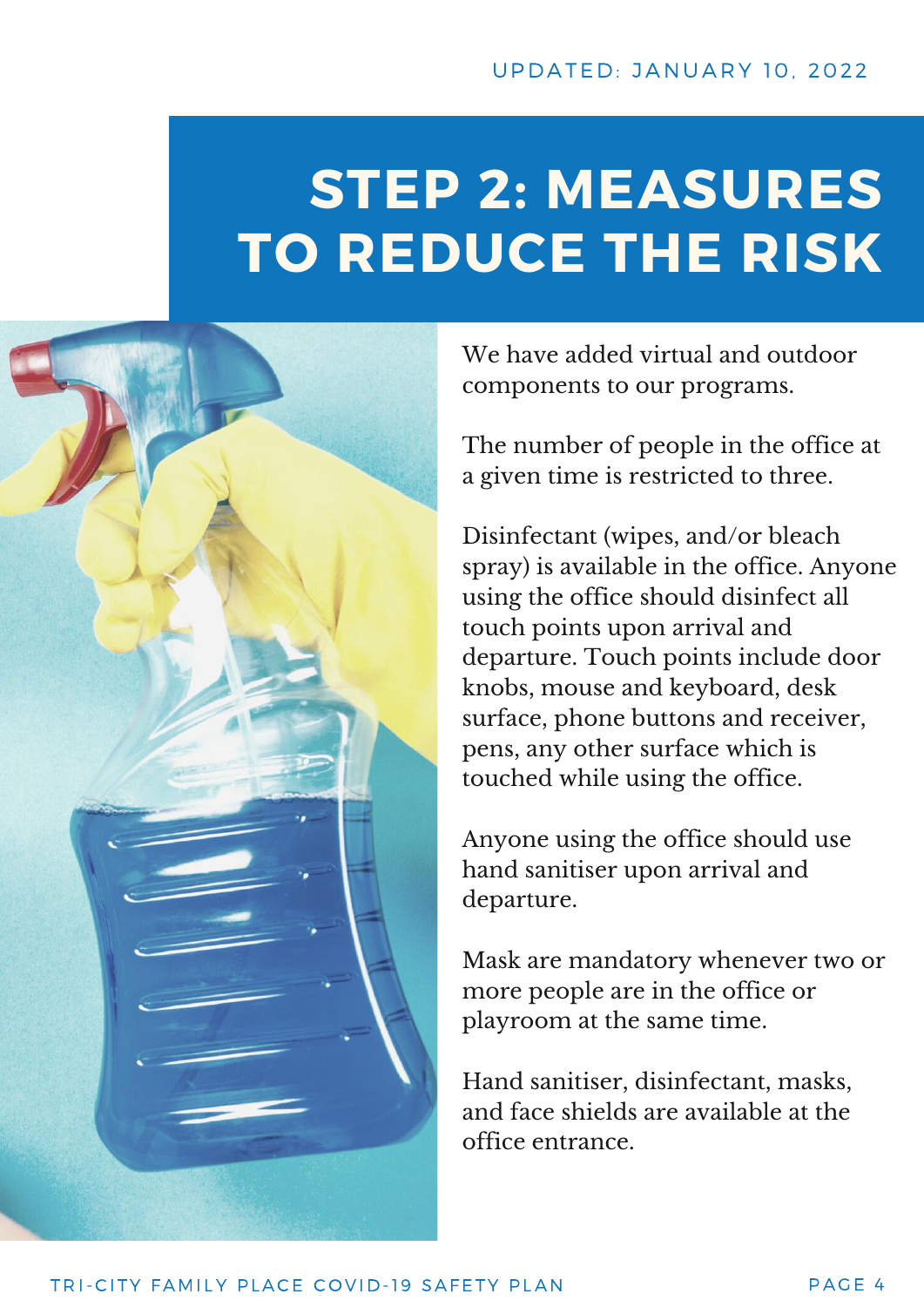#### UPDATED: JANUARY 10, 2022

### **MEASURES TO REDUCE THE RISK (PLAYROOM SPECIFIC)**



### **FOR INDOOR EVENTS AT VICTORIA HALL:**

- Staff and participants are to maintain a minimum two metre distance at all times. This does not apply to members of the same household.
- All participants (adults and children) must wash hands before entering the playroom.
- All staff, volunteers, and adult participants must wear masks. Disposable adult and child masks are available at the playroom entrance. Children (under five) are not required to wear a mask; children under two are not recommended to wear a mask.
- Ideally, two staff members will be on site, one will run the circle time and facilitate interaction, the other staff member will facilitate physical distancing and safety protocols, including disinfecting toys. Staff shortage may result in one staff member alone.
- Events at the indoor playroom at Victoria Hall are limited to a maximum of eight families.
- Doors will be kept open and (weather permitting) circle time will be held outdoors.
- Staff must wear a mask for circle time outdoors.
- A staff member running circle time should stay at least three metres away from others.
- Participants will be required to preregister for indoor programs.
- Upon arrival participants will "sign in" by confirming their name and contact information with our staff.
- Toys will be kept in the kitchen and may be requested by individual families. The toys will be provided in a plastic bin and we ask that families not share toys with other families.
- Toys are to be returned at the end of the session. Used toys will be disinfected before being returned to the toy storage area.
- Books, dolls, and dress up clothes may be requested by individual families. At the end of the play session these items will be placed in designated bins and quarantined for one week. As a result, some items may not be available on any given day.
- Coffee and tea will be provided using disposable cups and individually packaged cream and sugar. The coffee/tea station is to be touched by staff only. Staff must wash hands before touching the coffee/tea station.
- Take home prepackaged snacks and craft kits will be made available for families.
- The ball pit is closed.
- All touch-points and any used toys are to be disinfected at the end of each session.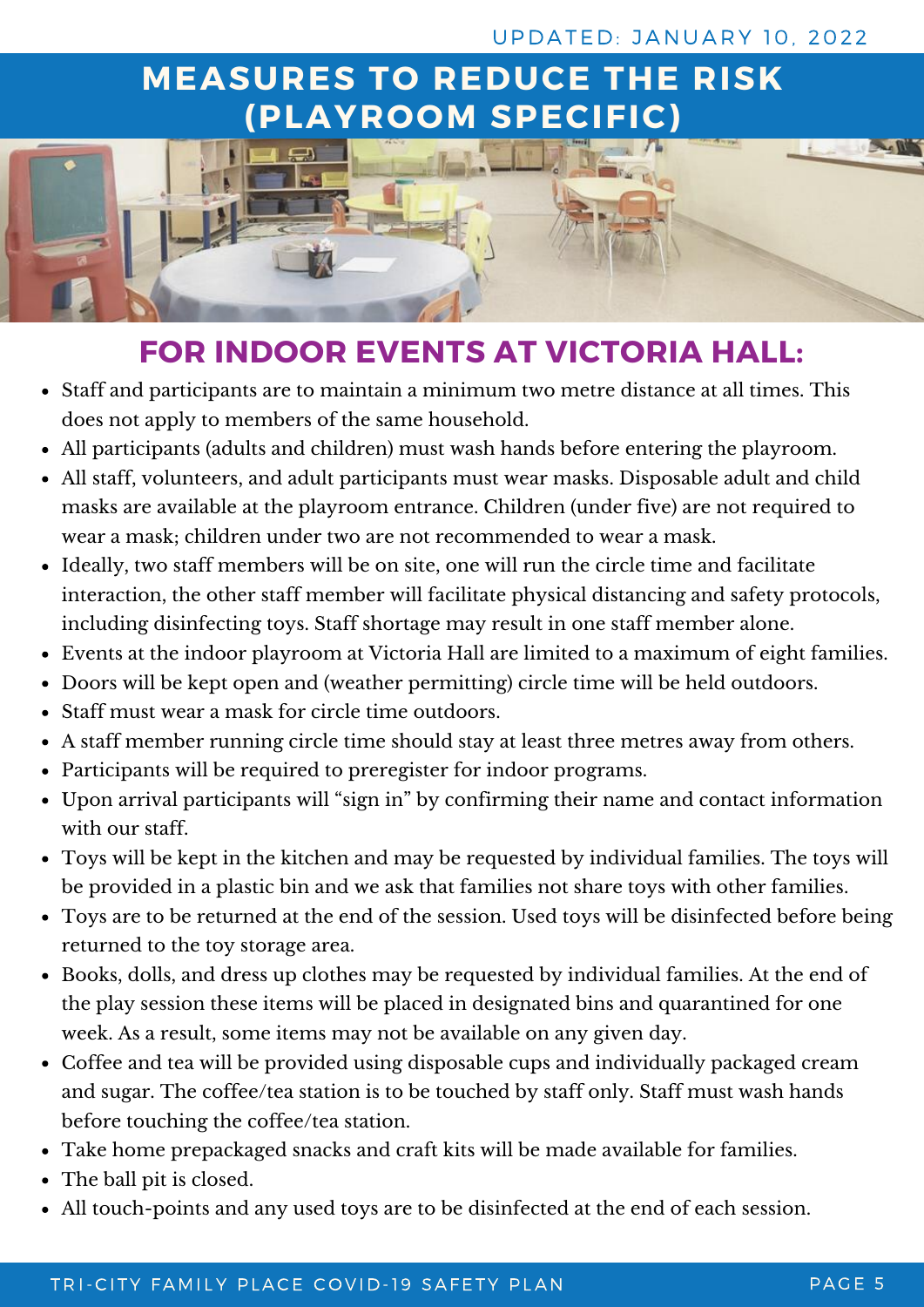### **MEASURES TO REDUCE THE RISK (PARK SPECIFIC)**



### **FOR OUTDOOR PROGRAMS IN THE PARK:**

- Staff and participants are to maintain a minimum two metre distance at all times. This does not apply to members of the same household.
- During circle time, staff are to maintain a distance of three metres from others. Staff must use a mask during circle time. Staff will use a voice amplifier in order to discourage projecting the voice and spreading additional respiratory droplets.
- Staff will physically mark two to three metre distance on the ground prior to each event. Markers are to be disinfected after each use.
- A hand sanitising station will be available for staff and participants.
- Mask are mandatory for staff. Adult participants and volunteers are encouraged to wear masks. Children under two years old are not recommended to wear masks.
- Ideally, two staff members will be on site, one will run the circle time and facilitate interaction, the other staff member will facilitate physical distancing and safety protocols. It is possible for only one staff member to facilitate these programs.
- The maximum number of people in attendance for park events is thirty people. This includes adults and children, participants and staff members.
- Participants will be required to preregister for park events.
- Upon arrival participants will "sign in" by confirming their first and last name as well as phone number. Participants will also be asked a series of safety questions questions.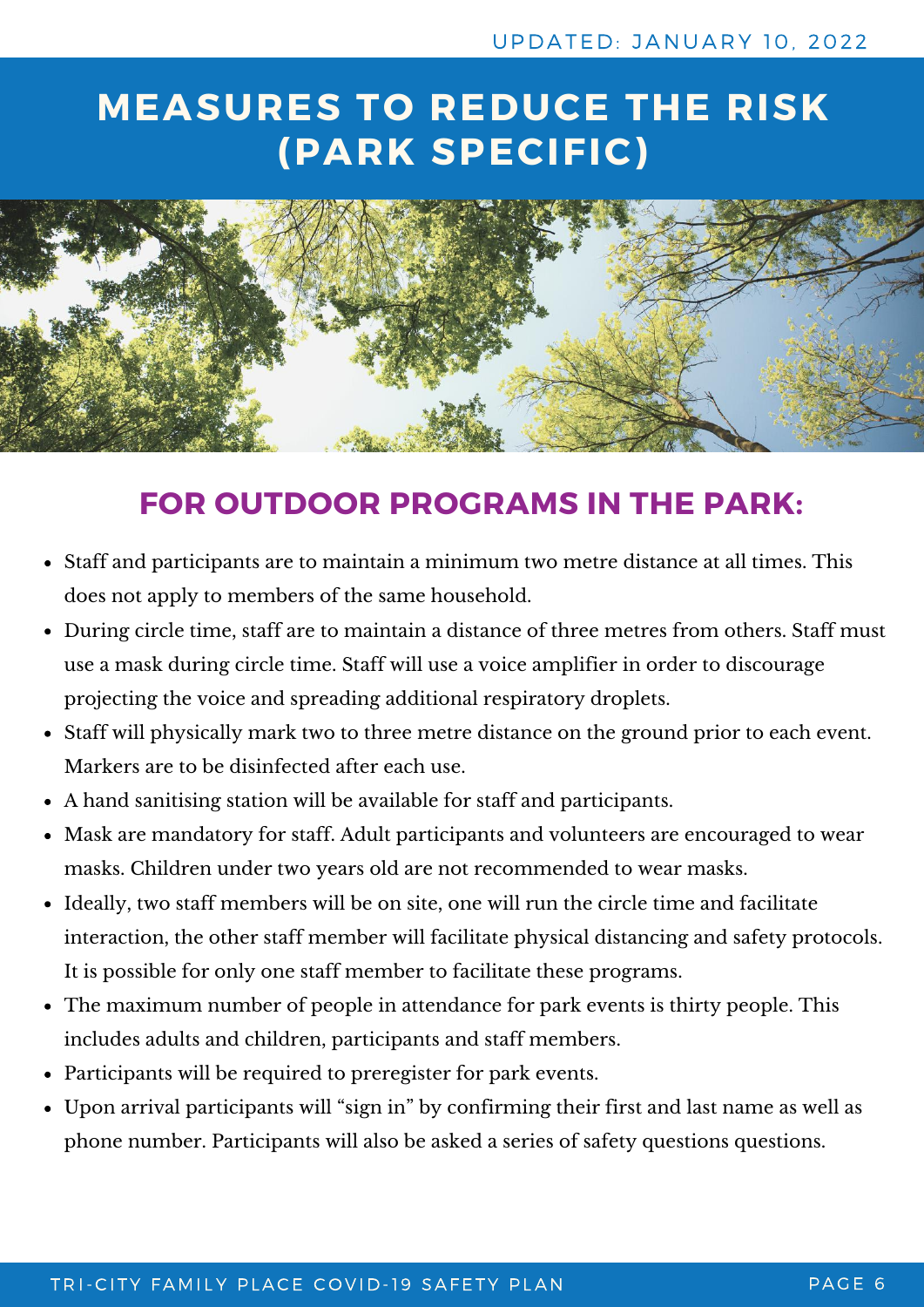### **MEASURES TO REDUCE THE RISK (HEALTH SCREENING)**



### **SAFETY QUESTIONS FOR ALL IN-PERSON EVENTS:**

#### Before attending programs at Tri-City Family Place, participants should complete a daily health check:

| <b>SYMPTOMS</b>                                                                                                                                                   | <b>WHAT TO DO</b>                                                                                                                                                                                                                                                                                                                                                                                                                                                                     |
|-------------------------------------------------------------------------------------------------------------------------------------------------------------------|---------------------------------------------------------------------------------------------------------------------------------------------------------------------------------------------------------------------------------------------------------------------------------------------------------------------------------------------------------------------------------------------------------------------------------------------------------------------------------------|
| • Fever (above $38^{\circ}$ C<br>$\bullet$ Chills<br>• Cough<br>• Loss of sense of smell or taste<br>• Difficulty breathing                                       | 1 or more of these symptoms:<br>$\bullet$ Stay home<br>• Contact health care provider or 8-1-1 about your symptoms and<br>next steps                                                                                                                                                                                                                                                                                                                                                  |
| $\bullet$ Sore throat<br>• Loss of appetite<br>$\bullet$ Headache<br>• Body aches<br>• Extreme fatigue or tiredness<br>• Nausea or vomiting<br>$\bullet$ Diarrhea | If you have 1 symptom:<br>• Stay home until you feel better<br>• If symptoms don't get better or get worse, get a health assessment;<br>contact a health care provider or 8-1-1 about your symptoms and<br>next steps<br>If you have 2 or more of these symptoms:<br>• Stay home and wait 24 hrs. to see if you feel better<br>• If symptoms don't get better or get worse, get a health assessment;<br>contact a health care provider or 8-1-1 about your symptoms and<br>next steps |

#### **Close Contact**

If you are a **close contact** of someone who has COVID-19

- Follow the directions that public health provided to you
- You will know if you are a close contact, as you would have been contacted by Public Health. For more information on close contacts, go to www.bccdc.ca/covid19closecontacts
- If you are unsure, please contact 8-1-1

#### **International Travel**

Have you returned from travel outside Canada in the last 14 days?

- Everyone is required to follow Federal travel regulations and the isolation orders that apply.
- If unsure contact 8-1-1

If you or your child develops sever symptoms, such as difficulty breathing (e.g. struggling to breathe or speaking in single words) or chest pain, **call 9-1-1 or do to the nearest Emergency Department**

#### This Daily Health Check was adapted from SD43's Daily Health Check for students.

TRI-CITY FAMILY PLACE COVID-19 SAFETY PLAN THE RESERVED ON A RESERT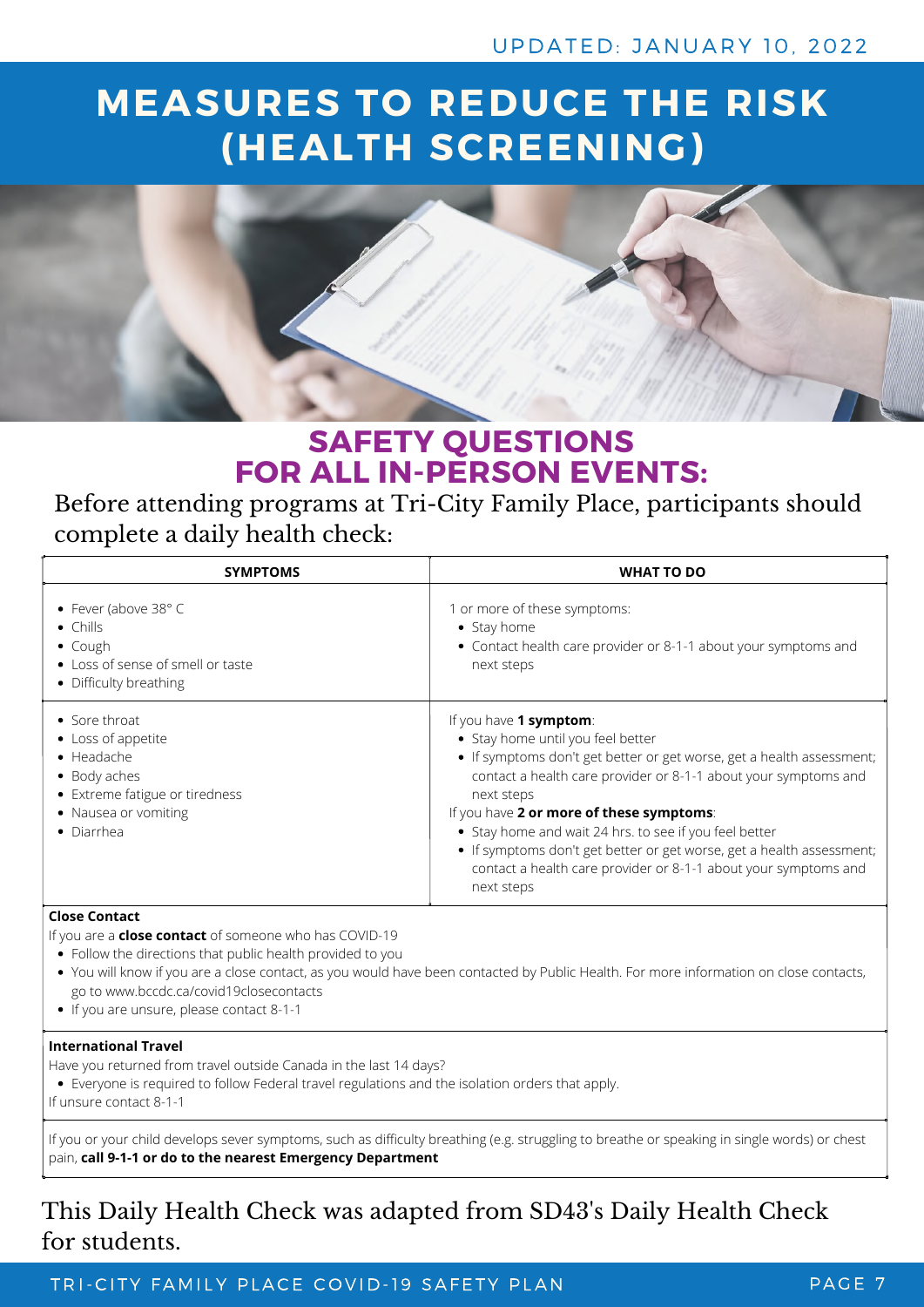### **MEASURES TO REDUCE THE RISK (GUIDANCE REGARDING SYMPTOMS)**



#### **The key symptoms to watch for are:**

fever, chills, cough, shortness of breath, loss of sense of smell or taste, nausea, vomiting and diarrhea

**If the individual (or their caregiver) indicates that the symptoms are consistent with a previously diagnosed health condition and are not unusual for that individual:** they may attend. No assessment or note is required from a health care provider

#### **For mild symptoms without fever, individuals are advised to monitor at home for 24 hours. If symptoms improve:**

they may attend without further assessment

**If symptoms include fever, or if after 24 hours, symptoms remain unchanged or worsen:** seek a health assessment. A health assessment can include calling 8-1-1, a primary care provider like a physician or nurse practitioner, or going to a COVID-19 testing centre.

#### **When a COVID-19 test is recommended by the health assessment:**

If the COVID-19 test is positive, the person should stay home until they are told by public health to end their self-isolation. In most cases this is 10 days after the onset of symptoms. Public health will contact everyone with a positive test.

If the COVID-19 test is negative, the person can return once symptoms have improved and they feel well enough. Symptoms of common respiratory illnesses can persist for a week or more. Re-testing is not needed unless the person develops a new illness. BCCDC has information on receiving negative test results.

If a COVID-19 test is recommended but is not done because the person or parent chooses not to have the test or a health assessment is not sought when recommended, and the person's symptoms are not related to a previously diagnosed health condition, they should stay home until 10 days after the onset of symptoms, and then may return if feeling well enough.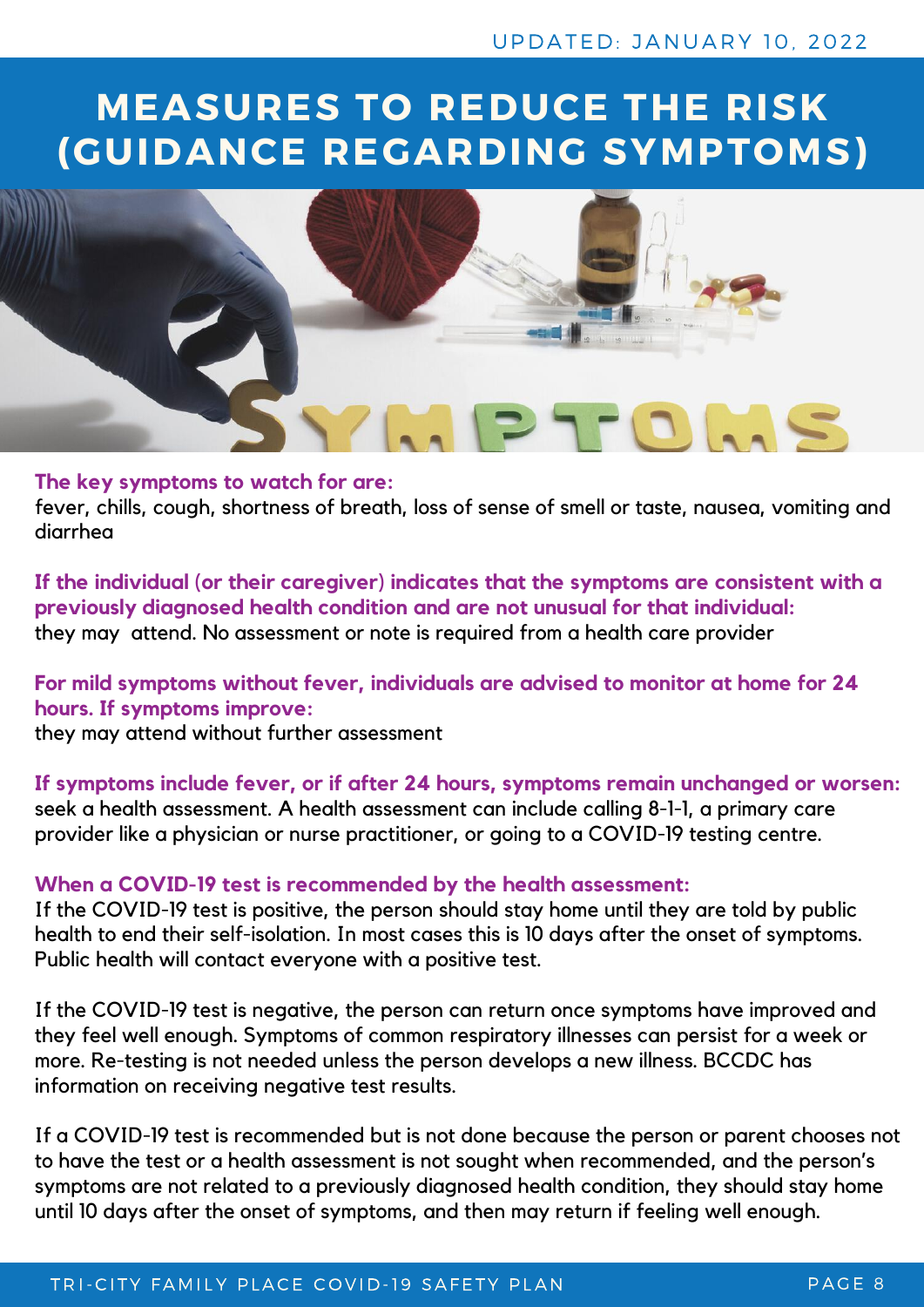### **MEASURES TO REDUCE THE RISK (GUIDANCE REGARDING SYMPTOMS)**



#### **If a COVID-19 test is not recommended by the health assessment:**

the person can return when symptoms have improved and they feel well enough. Testing may not be recommended if the assessment determines that the symptoms are due to another cause (i.e. not COVID-19).

A person with mild symptoms may elect to seek COVID-19 testing, even when this is not required according to the above guidance. Having a pending COVID-19 test result should not, by itself, be a reason to exclude a person, if there are no other reasons to exclude them.

Individuals may still attend if a member of their household develops new symptoms of illness, provided the participant has no symptoms themselves. If the household member tests positive for COVID-19, public health will advise the asymptomatic individual on self-isolation and when they may return. Most illness experienced in B.C. is not COVID-19, even if the symptoms are similar.

Individuals who experience symptoms consistent with a previously diagnosed health condition can continue to attend when they are experiencing these symptoms as normal. They do not require re-assessment by a healthcare provider and should not be required to provide a health-care provider note. If they experience any new or unexplained symptoms they should seek assessment by a health-care provider.

> FOR MORE INFORMATION, VISIT BCCDC.CA COVID-19 PUBLIC HEALTH GUIDANCE FOR K-12 SCHOOL SETTINGS ADAPTED FROM THE BRITISH COLUMBIA MINISTRY OF HEALTH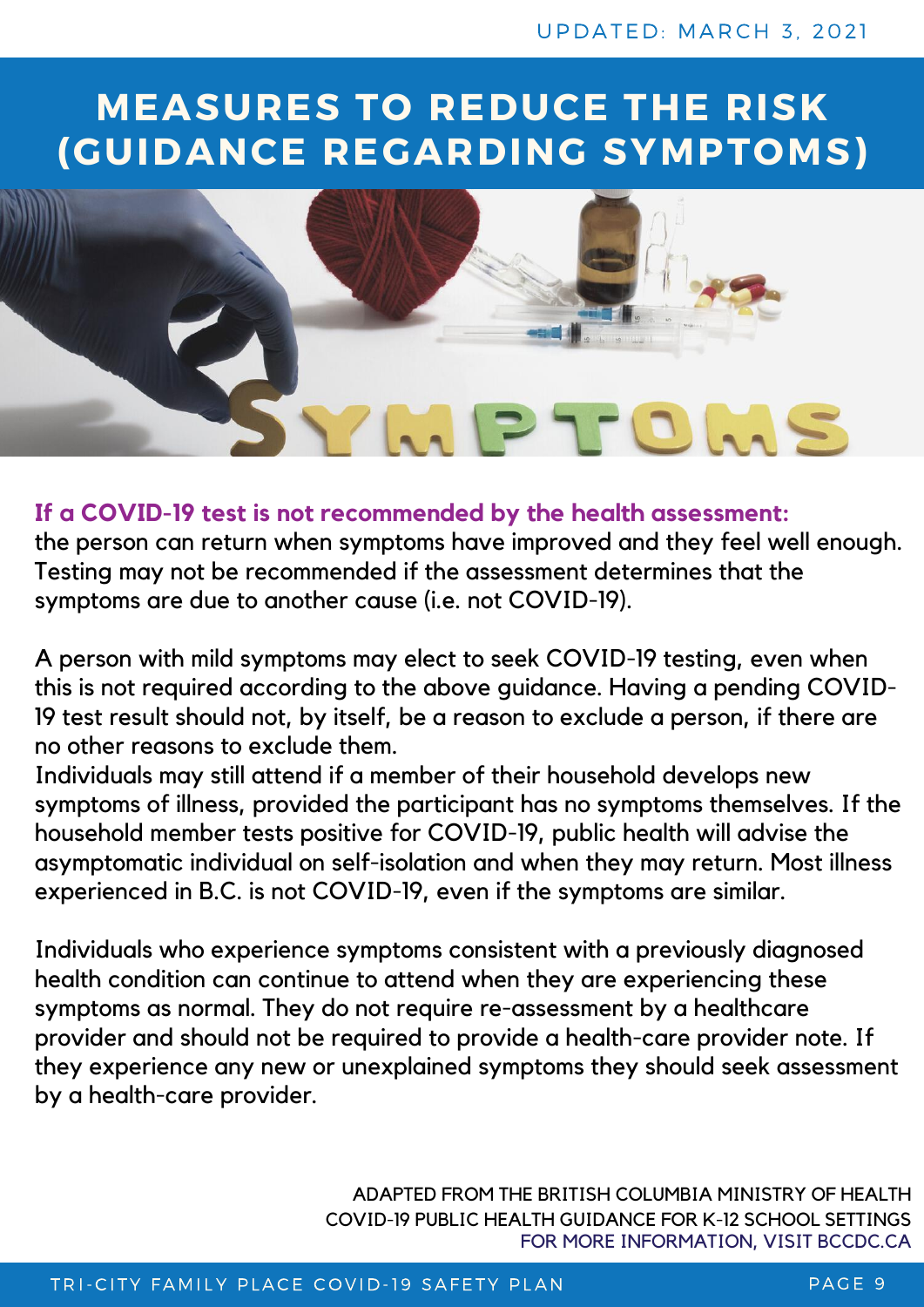## **POLICIES**

Anyone who has had symptoms of COVID-19 in the last 10 days must self-isolate at home; symptoms include fever, chills, new or worsening cough, shortness of breath, sore throat and new muscle aches or headache.

Anyone under the direction of the provincial health officer to self-isolate must follow those instructions.

Anyone who has arrived from outside of Canada must self-isolate for 14 days and monitor for symptoms.

No one is to enter the indoor drop in locations outside of scheduled events without prior permission from the TCFP Executive Director.

Anyone who starts to feel ill at work, or at a park event must notify the safety facilitator or Executive Director immediately. Arrangements will be made for the person to go home as per the circumstances.



### **IN THE EVENT OF A COVID-19 OUTBREAK:**

TCFP Executive Director will contact the local health authority (Fraser Health) to seek guidance.

Staff and/or participants who have symptoms of COVID-19 will be directed to seek testing. Staff and/or participants who have suspected or confirmed cases of COVID-19 will not be able to return to Tri-City Family Place until they have been cleared by a doctor.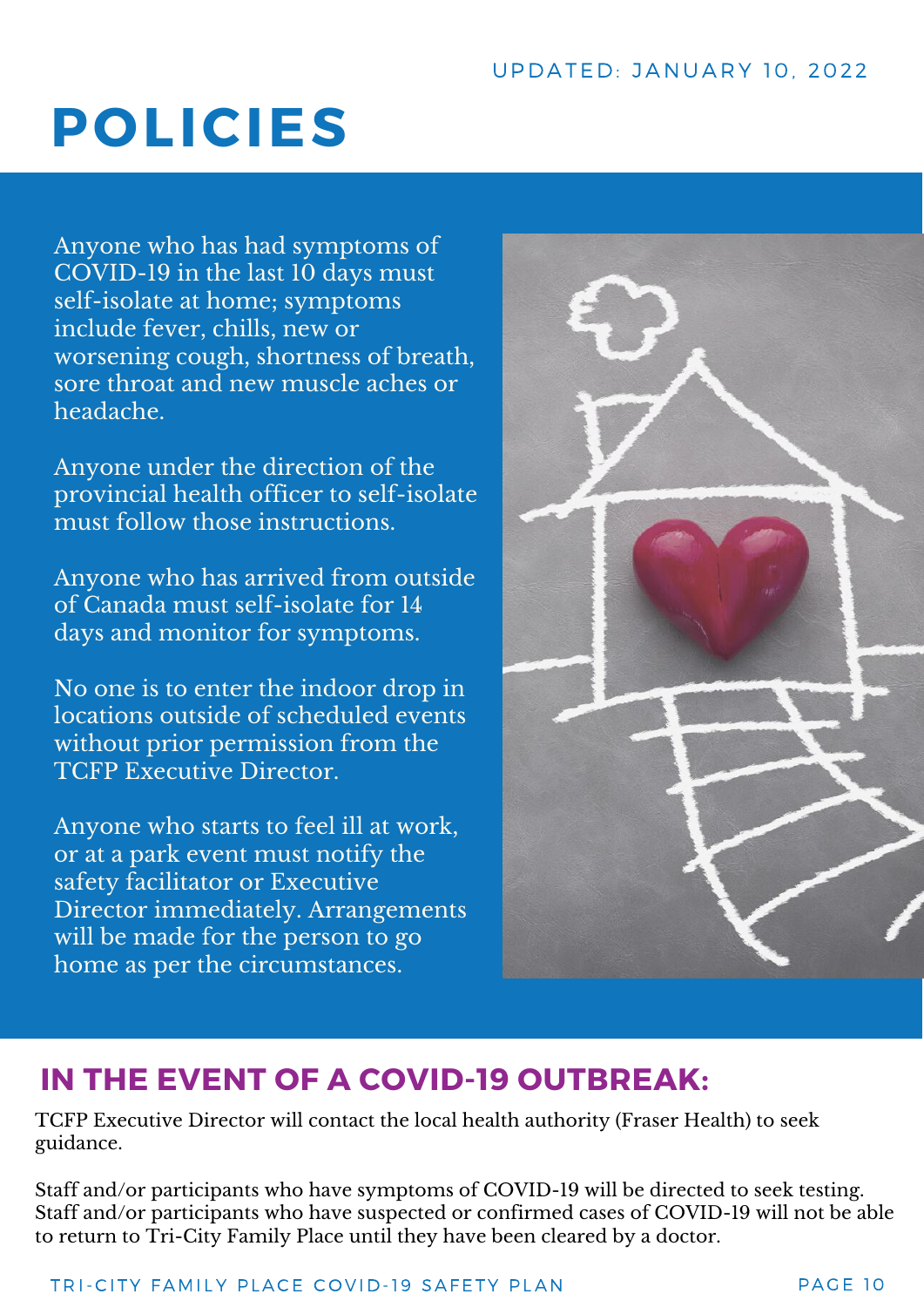## **COMMUNICATION OF PLANS AND TRAINING**

This document, the Tri-City Family Place COVID-19 Safety Plan, will be distributed to our members, board of directors, and partner agencies through the Tri Cities Early Childhood Development Committee.

It will also be publicly posted on our website and social media channels.

Physical copies will be available at our office and playroom as well as on site at park events.

Hand washing guidance, occupancy limits, and attendance permissions will also be posted at our office, in our playroom, and park events.

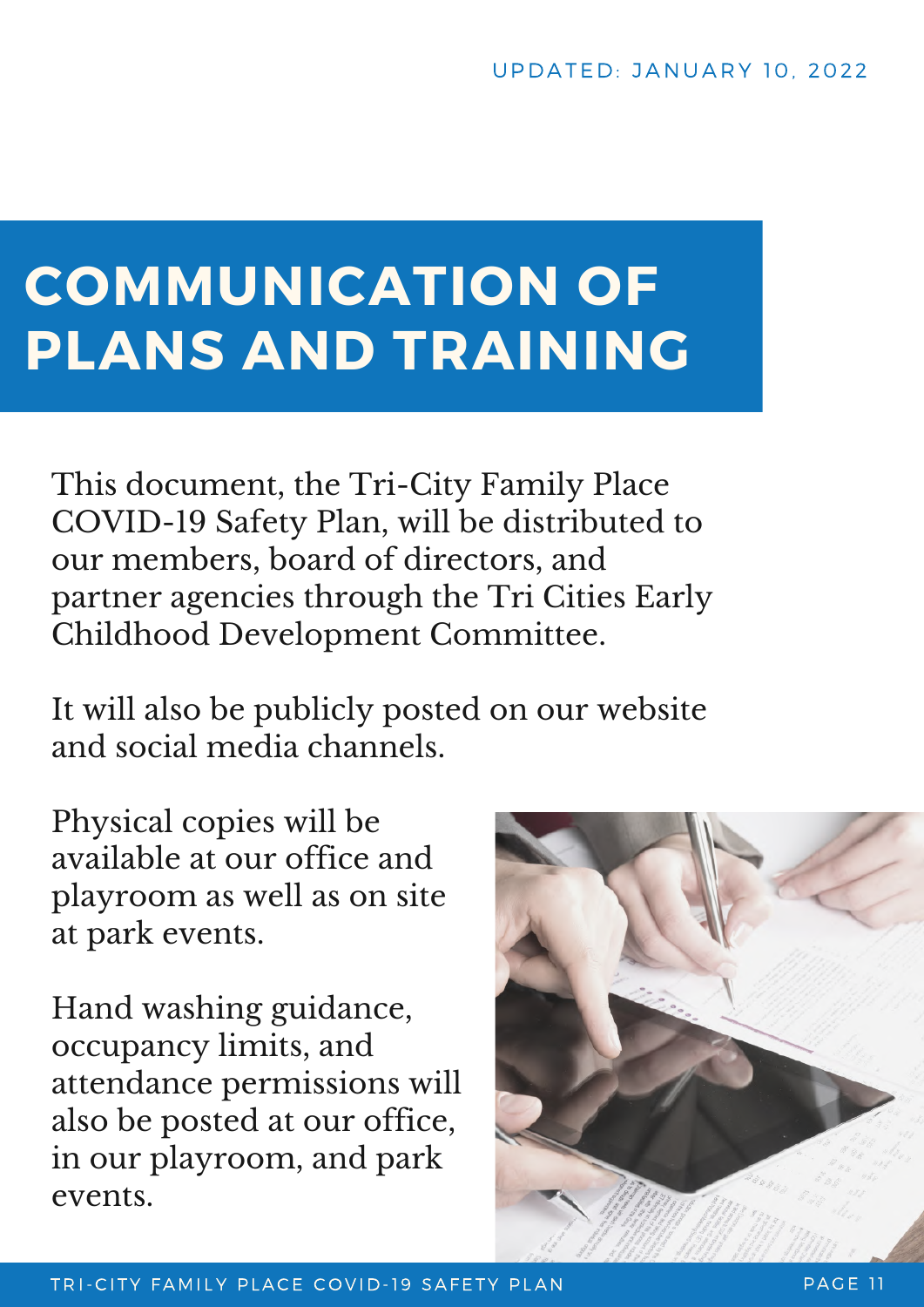### **MONITORING AND UPDATING**



Staff, board members, and participants are encouraged to provide feedback on this Safety Plan. Regular discussions should take place between staff (including the Executive Director) to determine any necessity for changes to the safety plan.

Bi-weekly staff meetings are to include time for staff to reevaluate the Safety Plan and discuss potential adaptations to the plan.

#### **THIS PLAN IS CONSIDERED A LIVE DOCUMENT AND WILL BE CONTINUALLY UPDATED AS NEW INFORMATION EMERGES.**